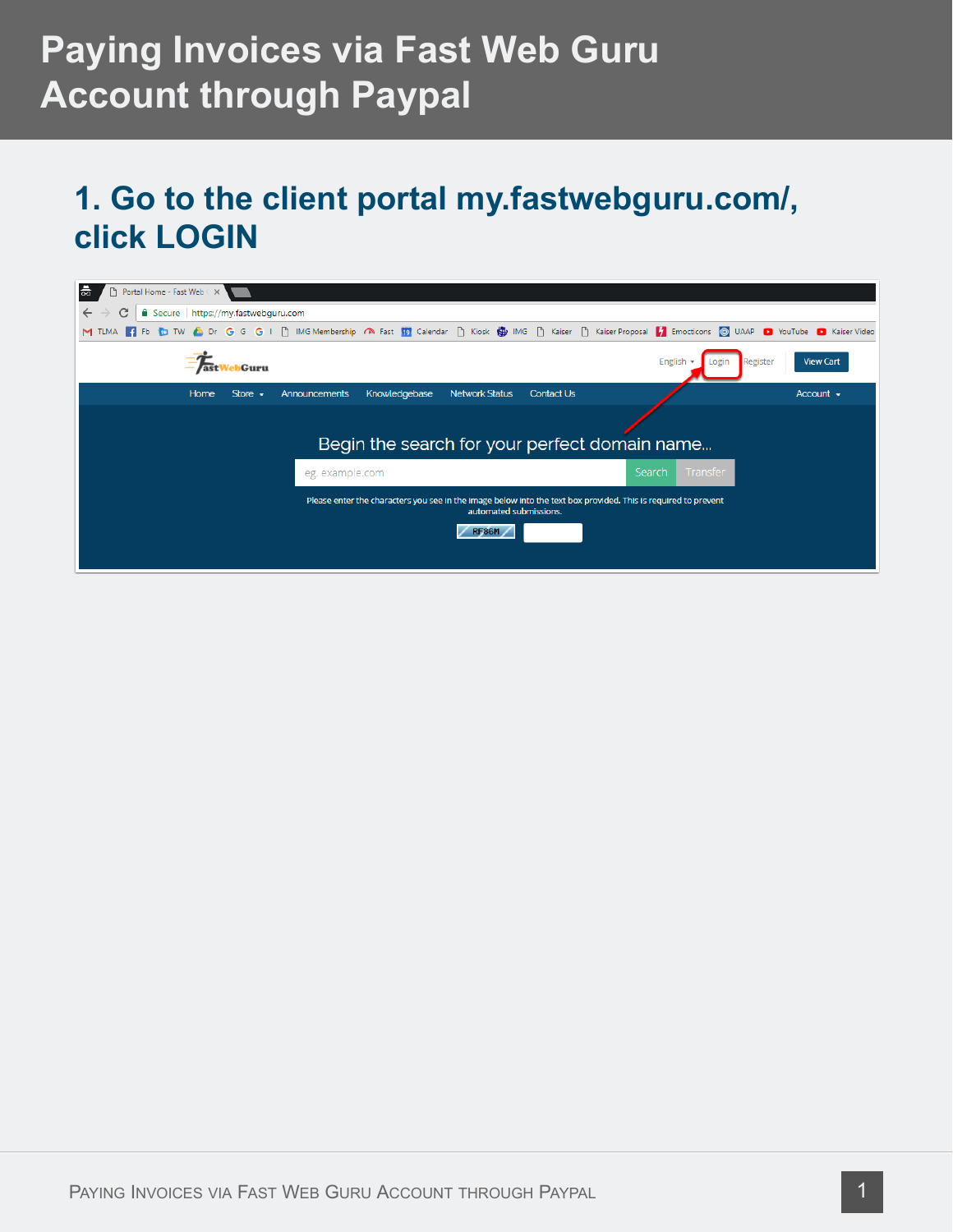#### **2. Login (details sent via a separate email)**

Click forgot password OR contact support@fastwebguru.com if you havent got your logins in step 2

| <b>Email Address</b> |       | Login This page is restricted |  |
|----------------------|-------|-------------------------------|--|
|                      |       |                               |  |
| Password             |       |                               |  |
|                      |       |                               |  |
| Remember Me          |       |                               |  |
|                      | Login | Forgot Password?              |  |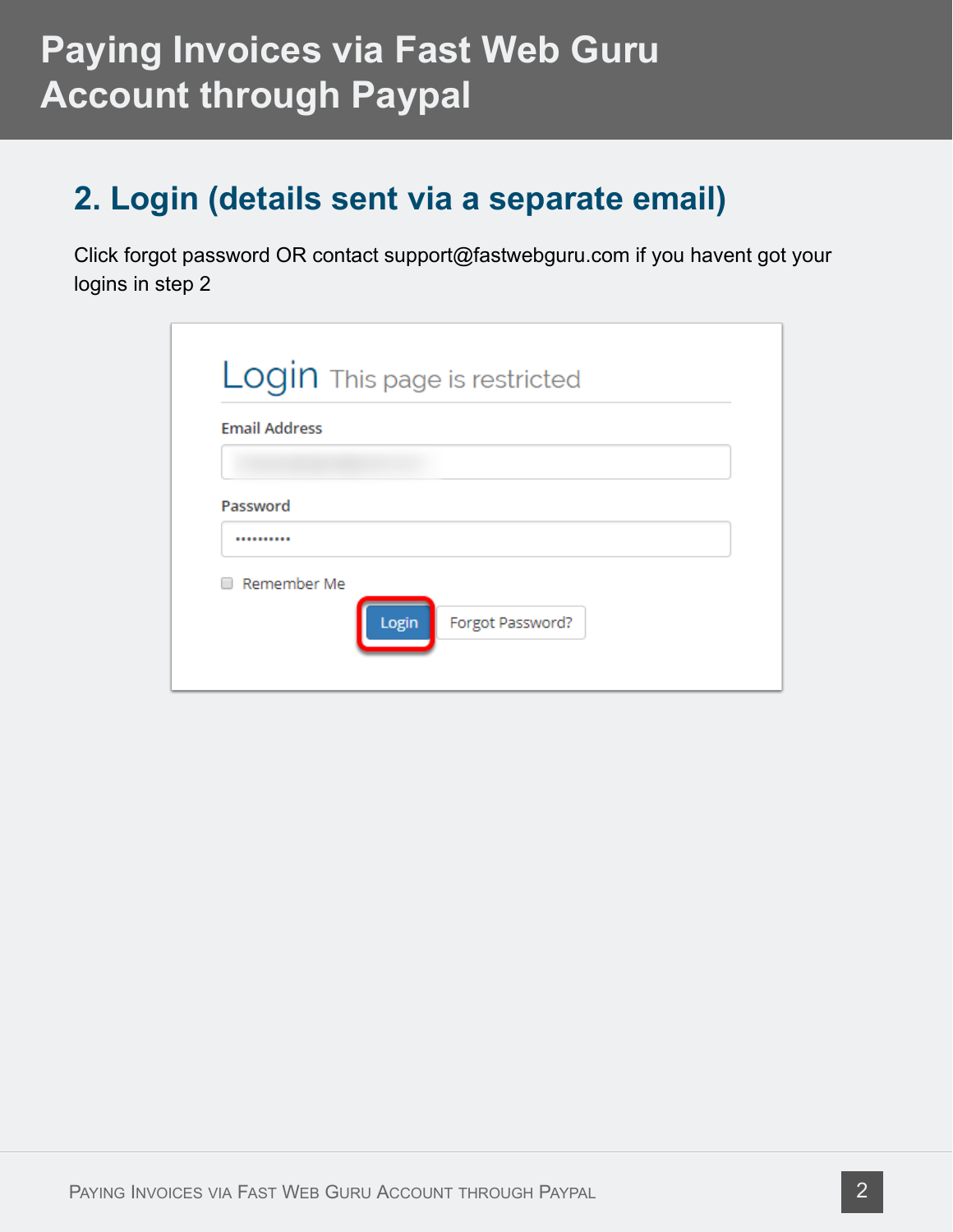### **3. Inside your portal, go to INVOICES**

| Portal Home / Client Area                                                                                                                                                       |                                                                          |
|---------------------------------------------------------------------------------------------------------------------------------------------------------------------------------|--------------------------------------------------------------------------|
| <b>SERVICES</b><br><b>DOMAINS</b>                                                                                                                                               | $= -$<br><b>INVOICES</b><br><b>TICKETS</b>                               |
| <b>Q</b> Enter a question here to search our knowledgebase for answers<br><b>III</b> Overdue Invoices<br>→ Pay Now<br>You have 2 overdue invoice(s) with a total balance due of | ← Your Active Products/Services<br>+ View All<br>Special Products - Test |
| Pay them now to avoid any interruptions in service.<br>Recent Support Tickets<br>+ Open New Ticket                                                                              | wepsprintsandcrafts.com<br><b>O</b> Register a New Domain                |
| No Recent Tickets Found. If you need any help, please open a<br>ticket.                                                                                                         | Register<br>Transfer                                                     |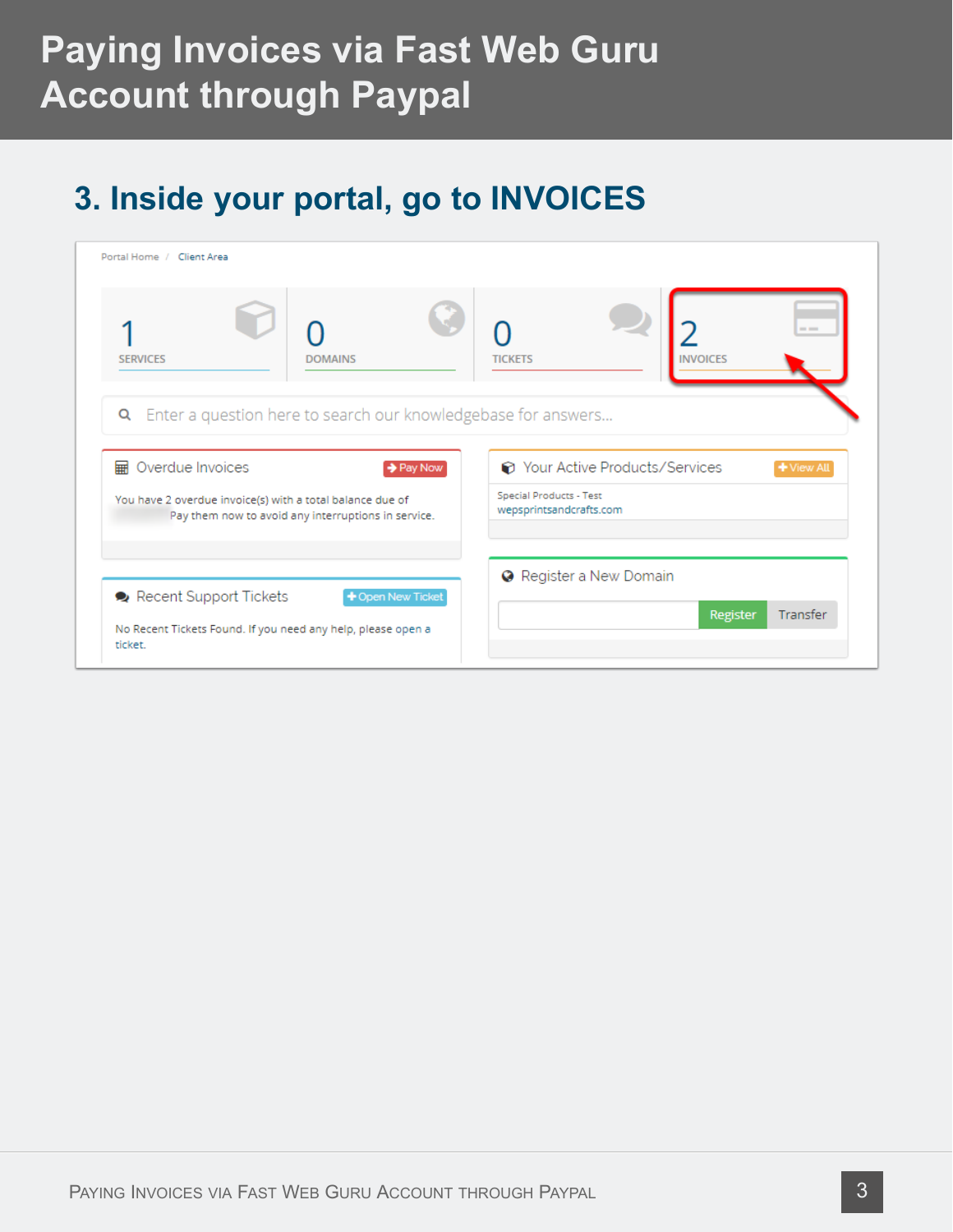### **4. If more than one invoice, select 1. PAY ALL. OR If you want to pay a specific invoice, 2. click on the invoice number**

|                                                                   |                       |                          |                                         | My Invoices Your invoice history with us<br>Click this to pay for a |                                |    |       |                 |
|-------------------------------------------------------------------|-----------------------|--------------------------|-----------------------------------------|---------------------------------------------------------------------|--------------------------------|----|-------|-----------------|
| You have 2 invoice(s) currently<br>unpaid with a total balance of |                       |                          | Portal Home / Client Area / My Invoig 2 | specific invoice                                                    |                                |    |       |                 |
| <b>O</b> Pay All                                                  |                       |                          | Showing 1 to 3 of 3 entries             |                                                                     |                                | a  |       |                 |
|                                                                   |                       | Invoice #                | $\perp$                                 | <b>Invoice Date</b>                                                 | Due Date                       | Ιŧ | Total | Status IF       |
| $\blacktriangledown$ Status                                       | To clear all          | 15                       |                                         | Friday, February 23rd, 2018                                         | Friday, March 9th, 2018        |    |       | Unpaid          |
| O Paid                                                            | invoices <sub>1</sub> | 78                       | Tuesday, July 10th, 2018                |                                                                     | Tuesday, July 24th, 2018       |    |       | <b>Unpaid</b>   |
| O Unpaid                                                          | $\overline{2}$        |                          |                                         |                                                                     |                                |    |       |                 |
| O Cancelled                                                       | $\bf{0}$              |                          |                                         | Wednesday, November 15th, 2017                                      | Wednesday, November 15th, 2017 |    |       | Paid            |
| O Refunded                                                        | 0                     | Show $10 \times$ entries |                                         |                                                                     |                                |    |       | Previous 1 Next |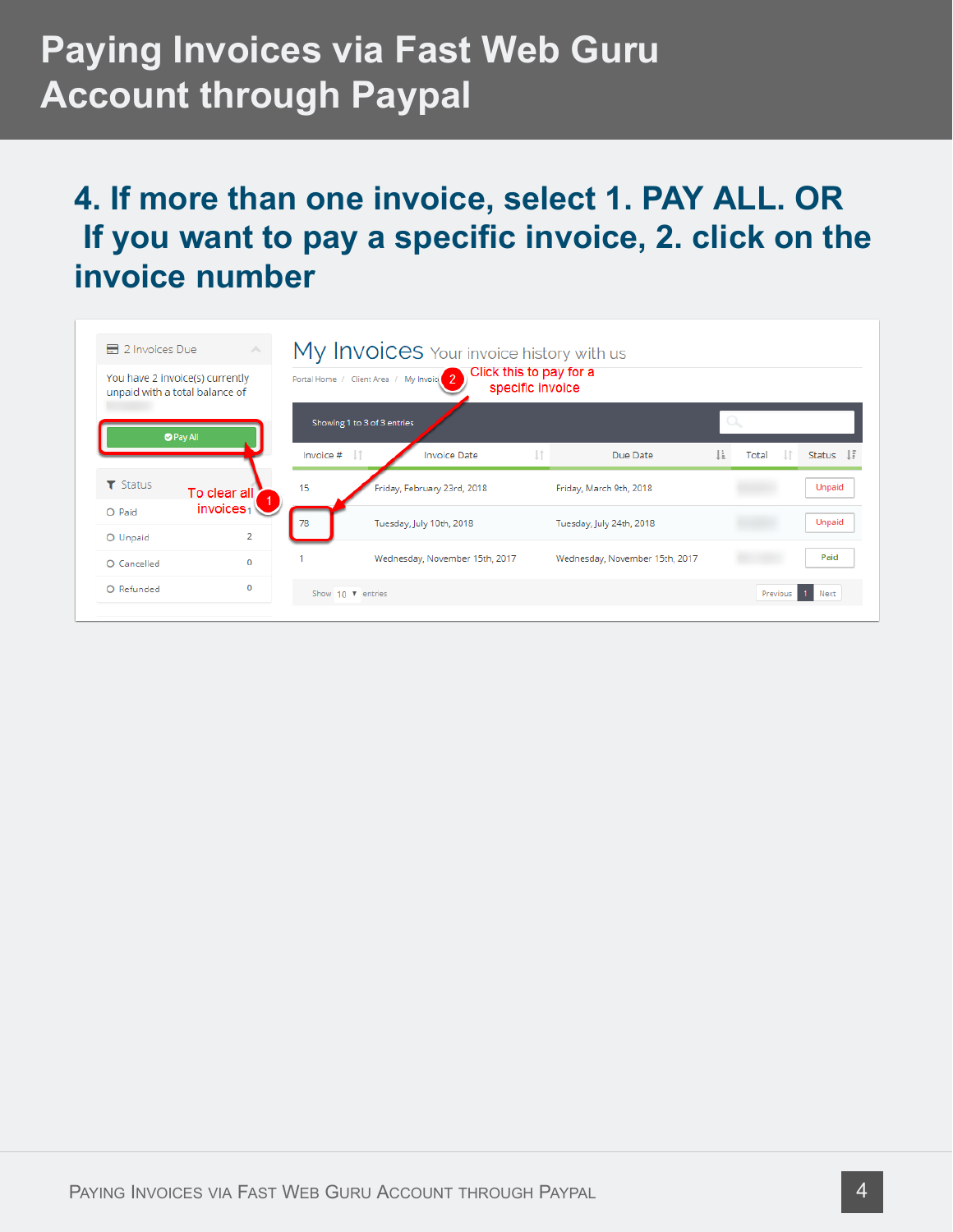### **5a. Review and click MAKE PAYMENT (if you clicked Pay ALL)**

| ■ 2 Invoices Due                                                  | $\mathcal{E}_{\mathcal{N}}$ | Mass Payment Pay all these invoices in one step |                                                                   |           |
|-------------------------------------------------------------------|-----------------------------|-------------------------------------------------|-------------------------------------------------------------------|-----------|
| You have 2 invoice(s) currently<br>unpaid with a total balance of |                             | Portal Home / Client Area / Mass Payment        |                                                                   |           |
|                                                                   |                             | <b>Description</b>                              |                                                                   | Amount    |
| <b>O</b> Pay All                                                  |                             | Invoice #78                                     |                                                                   |           |
|                                                                   |                             |                                                 |                                                                   |           |
| $\top$ Status                                                     | $\mathcal{O}_{\mathcal{N}}$ | Invoice #15                                     |                                                                   |           |
| O Paid                                                            |                             |                                                 |                                                                   | 35 SSSI P |
| O Unpaid                                                          | $\overline{2}$              |                                                 | Sub Total:                                                        |           |
| O Cancelled                                                       | 0                           |                                                 | <b>Total Due:</b>                                                 |           |
| O Refunded                                                        | $\mathbf 0$                 |                                                 | Select Mass Payment Gateway                                       |           |
| 血 Billing                                                         | $\mathcal{O}_\mathcal{N}$   |                                                 | <b>Payment Method:</b><br>PayPal Account or via Credit/Debit Card | v         |
| My Invoices                                                       |                             |                                                 |                                                                   |           |
| My Quotes                                                         |                             |                                                 | <b>Make Payment</b>                                               |           |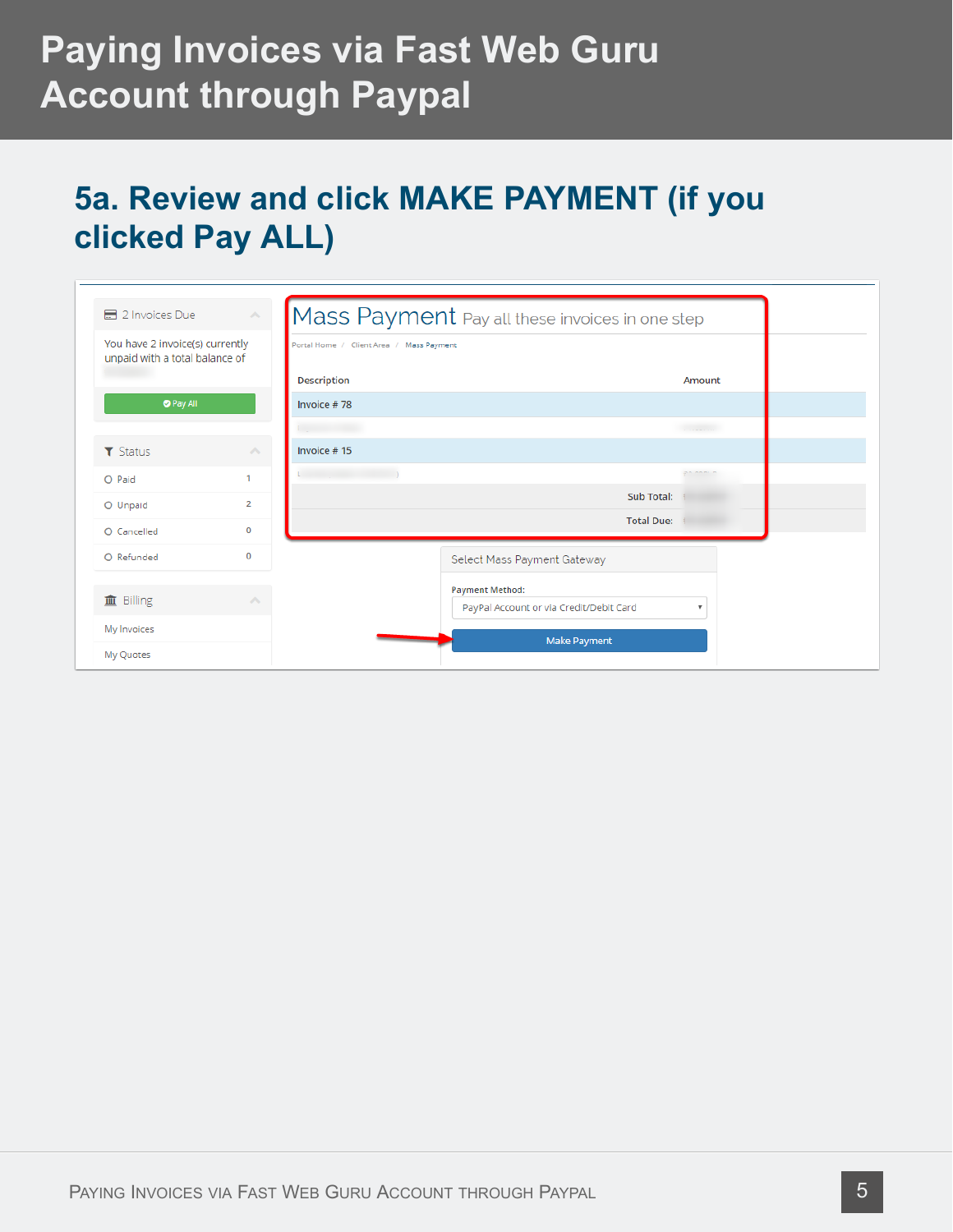#### **5b. If you click a specific invoice number, you'll reach this page then click the Paypal checkout logo**

| <b>astWebGuru</b><br>Invoice #99                  | <b>UNPAID</b><br>Due Date: Friday, July 20th, 2018<br><b>PayPal</b><br>Check Out |                                   |
|---------------------------------------------------|----------------------------------------------------------------------------------|-----------------------------------|
| <b>Invoiced To</b>                                |                                                                                  | Pay To<br>support@fastwebguru.com |
| <b>Invoice Date</b><br>Wednesday, July 11th, 2018 | PayPal Account or via Credit/Debit Card                                          | <b>Payment Method</b><br>▼        |
| <b>Invoice Items</b>                              |                                                                                  |                                   |
| <b>Description</b>                                |                                                                                  | Amount                            |
| Small Business Starter -                          | (20/07/2018 - 19/08/2018)                                                        | \$15,00AuD                        |
|                                                   | <b>Sub Total</b>                                                                 | \$15,00AuD                        |
|                                                   | Credit                                                                           | \$0.00AuD                         |
|                                                   |                                                                                  |                                   |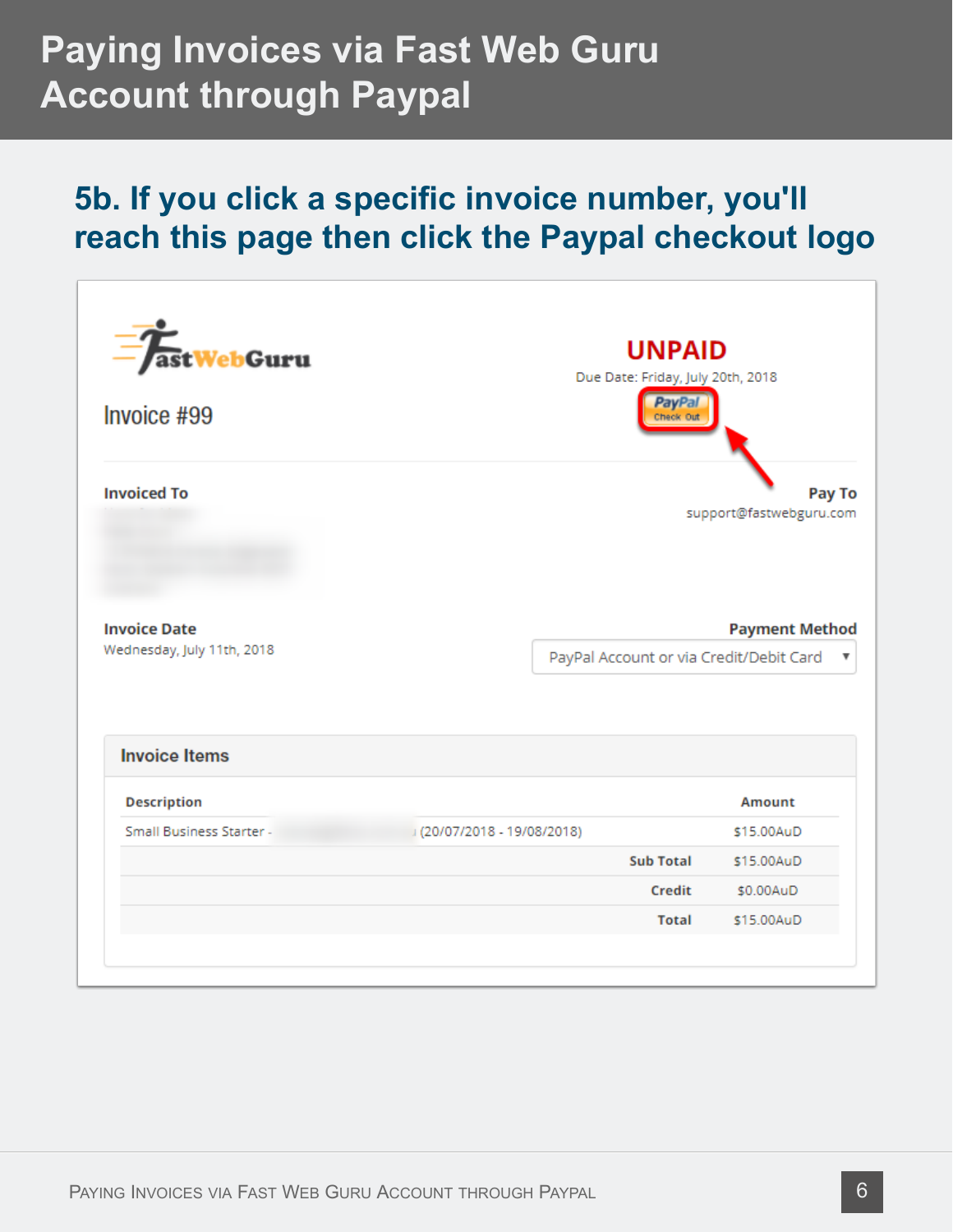#### **Login to your Paypal Account**

|   | <b>P</b> PayPal                        |                                                      |
|---|----------------------------------------|------------------------------------------------------|
| ř | Pay with PayPal                        |                                                      |
|   |                                        | q                                                    |
|   |                                        | 4                                                    |
|   | Stay logged in for faster checkout (?) |                                                      |
|   | Log In                                 |                                                      |
|   | Having trouble logging in?<br>$or -$   | If you don't have a<br>paypal account, click<br>here |
|   | Pay with a Bank Account or Credit Card |                                                      |
|   | Cancel and return to Fast Web Guru     |                                                      |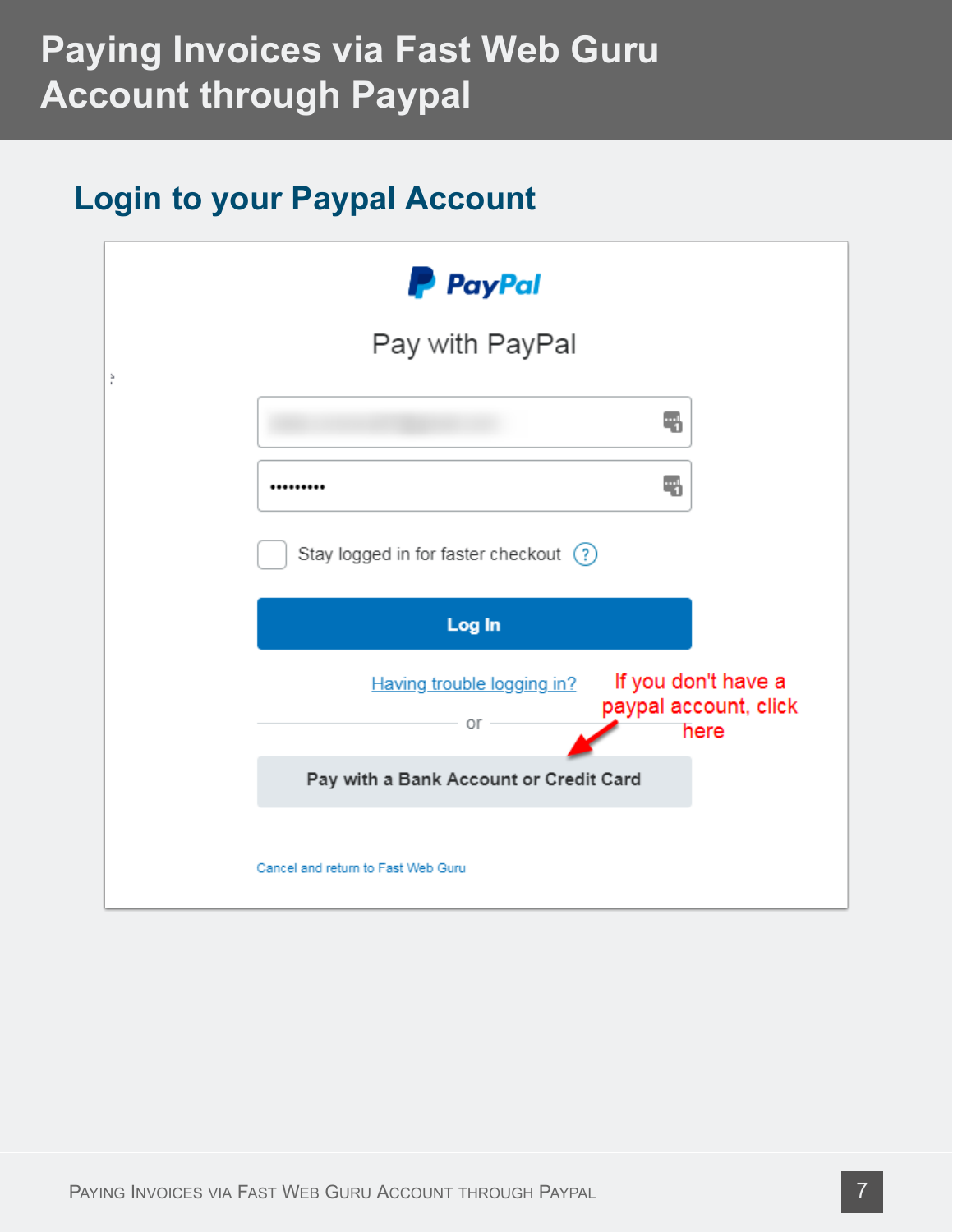### **6a. Fill in Credit Card Details**

| PayPal                                                                                    |                     |                                                                                   |
|-------------------------------------------------------------------------------------------|---------------------|-----------------------------------------------------------------------------------|
| Pay with debit or credit card<br>We don't share your financial details with the merchant. |                     |                                                                                   |
| Country                                                                                   |                     | PayPal is the safer, faster<br>way to pay                                         |
| <b>DREAM VISA</b>                                                                         |                     | No matter where you shop, we help keep your<br>financial information more secure. |
| Card number                                                                               | VISA <sup>[]</sup>  |                                                                                   |
| Expires                                                                                   | CW<br>$\rightarrow$ |                                                                                   |
| First name                                                                                | Last name           |                                                                                   |
| Phone type<br>Mobile                                                                      | Phone number        |                                                                                   |
| <b>Billing address</b>                                                                    |                     |                                                                                   |
| Address line 1                                                                            |                     |                                                                                   |
| Barangay / District                                                                       |                     |                                                                                   |
| City / Municipality                                                                       |                     |                                                                                   |
| ZIP code                                                                                  |                     |                                                                                   |
| Province / Region                                                                         |                     |                                                                                   |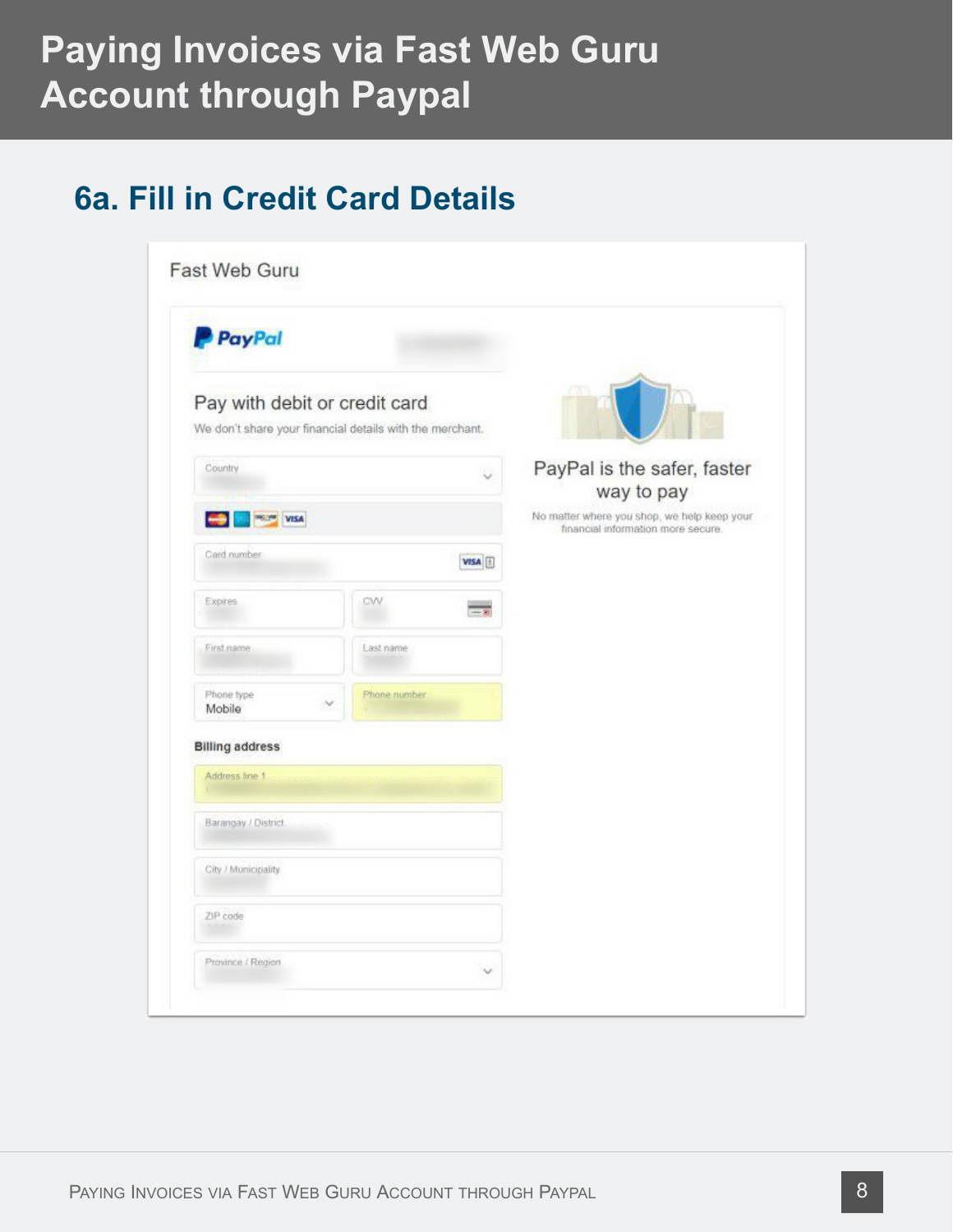#### **6b. Create a Paypal account**

NOTE: Paypal is just an online payment processor, payment is still done via credit card whether a guest or logged in user. No need to put up a paypal credit.

| Password                                                                                                                                                                                                                                                                                                                                                                                                                                                                                                                                               | ⊛ |
|--------------------------------------------------------------------------------------------------------------------------------------------------------------------------------------------------------------------------------------------------------------------------------------------------------------------------------------------------------------------------------------------------------------------------------------------------------------------------------------------------------------------------------------------------------|---|
| Date of birth                                                                                                                                                                                                                                                                                                                                                                                                                                                                                                                                          |   |
| Nationality                                                                                                                                                                                                                                                                                                                                                                                                                                                                                                                                            |   |
| ID Type<br>National ID                                                                                                                                                                                                                                                                                                                                                                                                                                                                                                                                 |   |
| ID number                                                                                                                                                                                                                                                                                                                                                                                                                                                                                                                                              |   |
| Users are advised to read the Terms and Conditions carefully. By clicking the                                                                                                                                                                                                                                                                                                                                                                                                                                                                          |   |
| button below, I agree to be bound by PayPal's User Agreement and the<br>Privacy Policy.<br>I agree to receive marketing communications from PayPal. I can<br>change my notification preferences at any time                                                                                                                                                                                                                                                                                                                                            |   |
| want to use the card I entered above for automatic payments to Fast Web.<br>Guru. I understand that if I have a PayPal balance, that balance will be used<br>to complete my payment. I also understand that if my preferred payment<br>method has expired or is declined. PayPal will charge my backup payment.<br>method. These payments will be treated by PayPal as Preapproved<br>Payments as specified in the PayPat User Agreement. I can change my<br>preferred payment method or cancel this authorization at any time in my<br>PayPal account |   |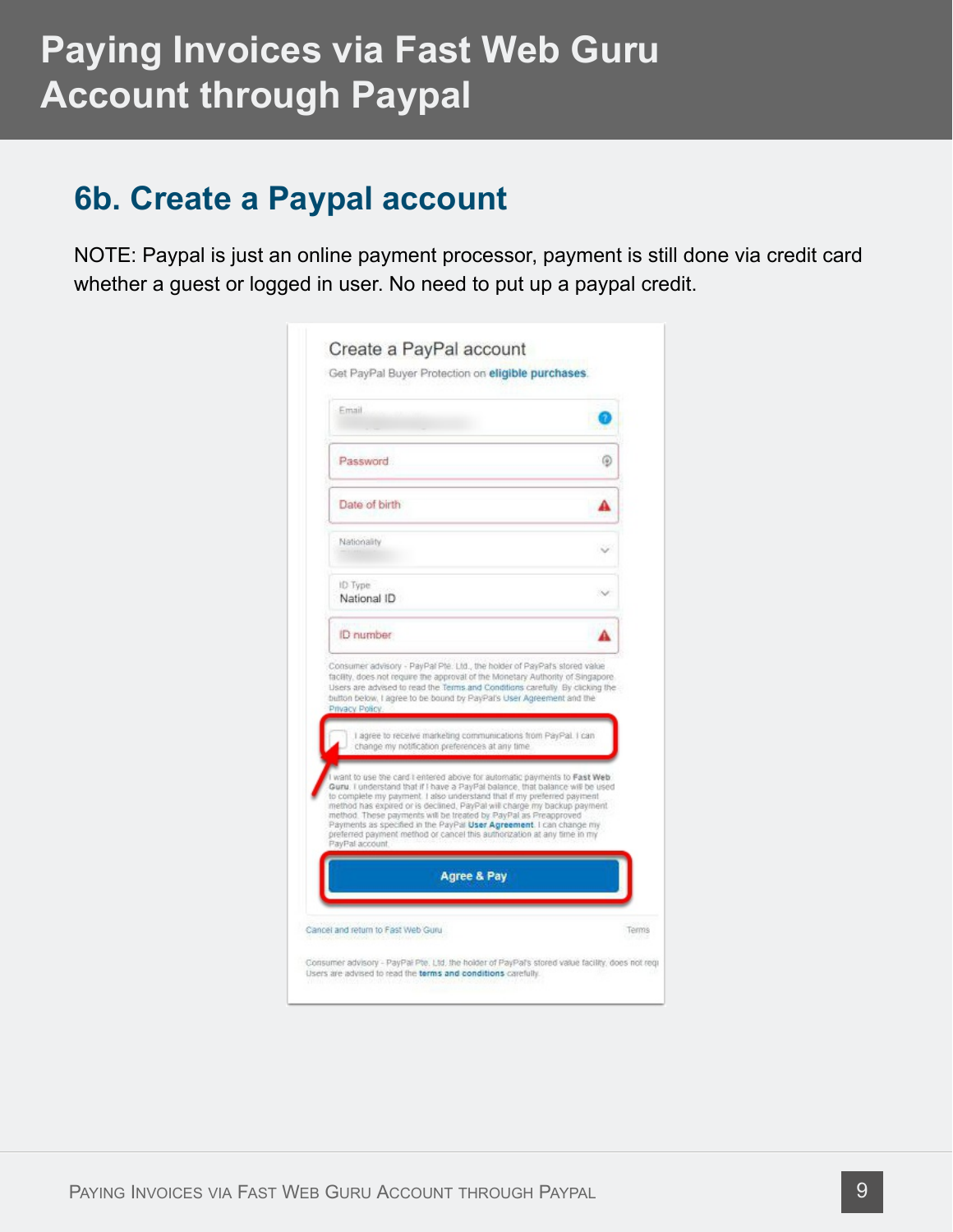### **7. Choose a way to pay**

Users are advised to read the terms and conditions carefully.

| <b>P</b> PayPal                            | Ë               |                                                                        |
|--------------------------------------------|-----------------|------------------------------------------------------------------------|
| Choose a way to pay<br>Visa<br><b>VISA</b> |                 |                                                                        |
| MasterCard<br>Add a credit or debit card   |                 | PayPal is the safer, faster<br>way to pay                              |
|                                            | <b>Continue</b> | No matter where you shop, we keep your<br>financial information secure |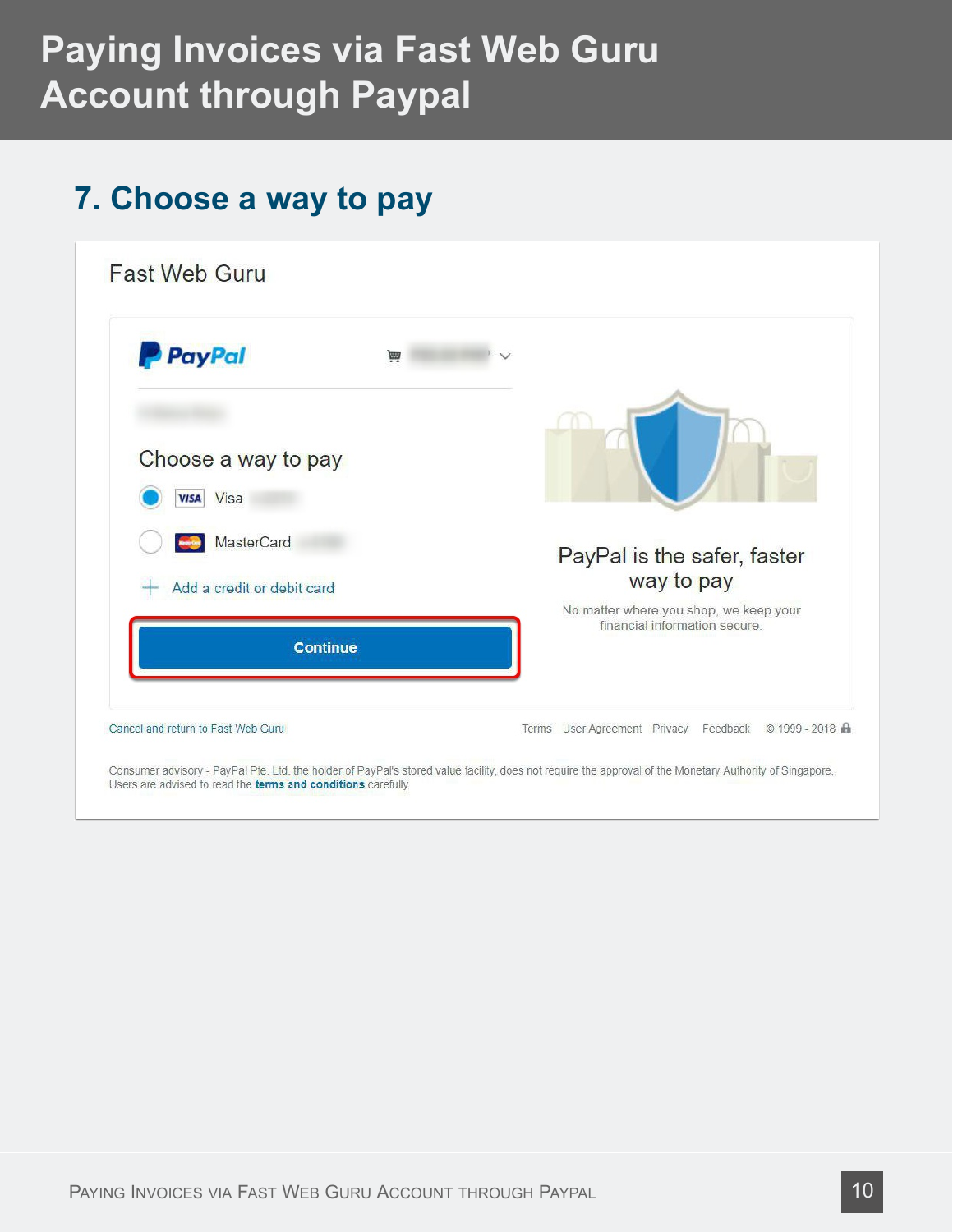### **8. Automatic Payment**



Consumer advisory - PayPal Pte. Ltd. the holder of PayPal's stored value facility, does not require the approval of the Monetary Authority of Singapore. Users are advised to read the terms and conditions carefully.